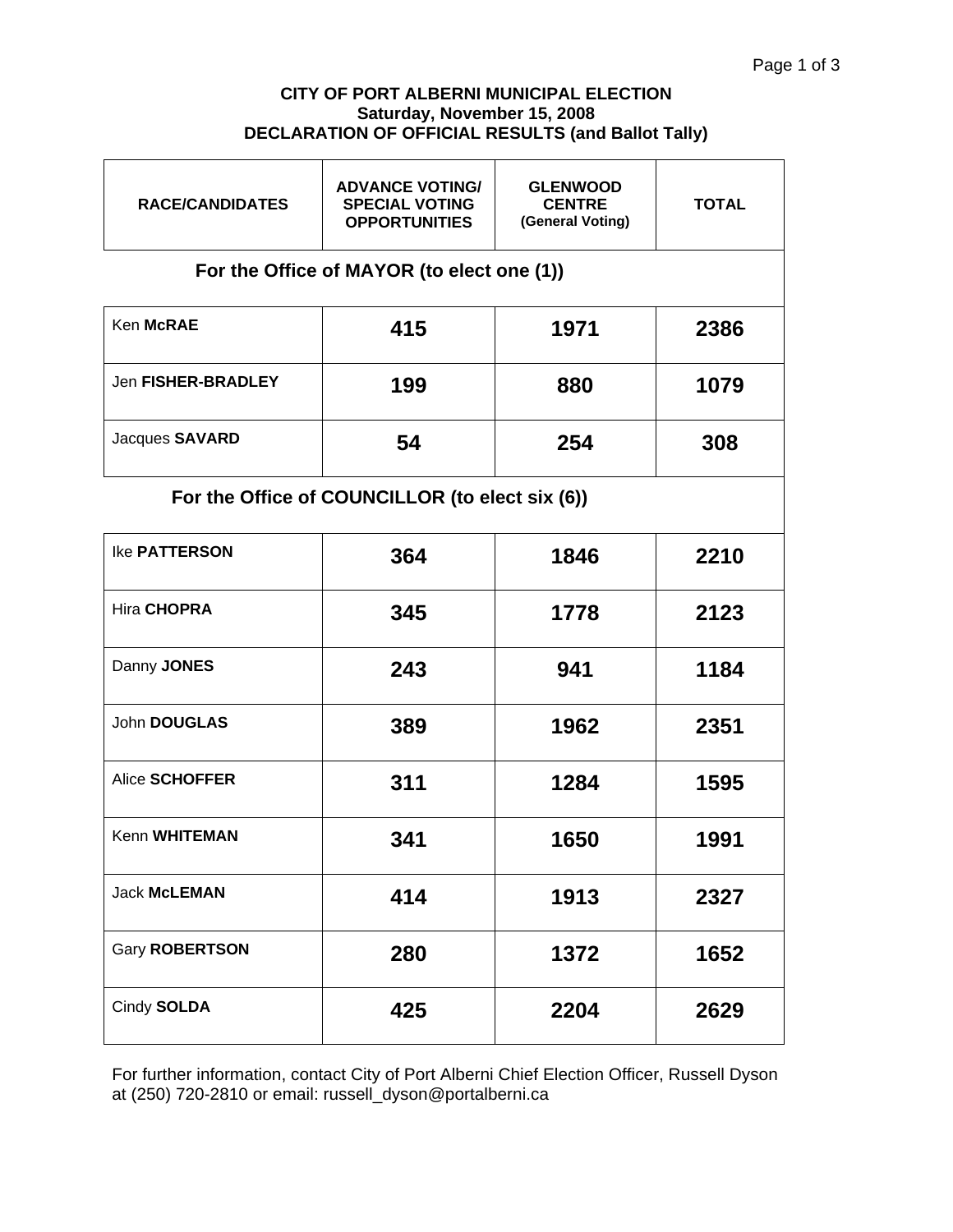### **CITY OF PORT ALBERNI MUNICIPAL ELECTION Saturday, November 15, 2008**

# DECLARATION OF OFFICIAL RESULTS (and Ballot Tally)

| <b>ESTIMATED VOTER TURNOUT</b>                                                                                                                           |                                    |                                        |                                    |        |                             |  |  |  |
|----------------------------------------------------------------------------------------------------------------------------------------------------------|------------------------------------|----------------------------------------|------------------------------------|--------|-----------------------------|--|--|--|
| <b>Total Ballots Cast</b>                                                                                                                                |                                    |                                        |                                    |        | 3878                        |  |  |  |
| <b>Total No. Eligible</b><br><b>Voters</b>                                                                                                               |                                    | Number on List of Registered Electors  |                                    | 13,037 |                             |  |  |  |
|                                                                                                                                                          | No. New Registrations              |                                        |                                    | 197    |                             |  |  |  |
|                                                                                                                                                          | <b>Total No. Eligible Electors</b> |                                        |                                    | 13,234 |                             |  |  |  |
| <b>Estimated Voter Turnout (%)</b>                                                                                                                       |                                    |                                        |                                    |        | 29.3%                       |  |  |  |
| For further information, contact City of Port Alberni Chief Election Officer, Russell Dyson,<br>at (250) 720-2810 or email: russell_dyson@portalberni.ca |                                    |                                        |                                    |        |                             |  |  |  |
| <b>VOTER TURNOUT COMPARISON - PREVIOUS YEARS</b>                                                                                                         |                                    |                                        |                                    |        |                             |  |  |  |
| Year                                                                                                                                                     | # General<br><b>Voting</b>         | # Advance and<br><b>Special Voting</b> | <b>New</b><br><b>Registrations</b> |        | <b>Voter</b><br>Turnout (%) |  |  |  |
| 1996 Municipal<br>Election                                                                                                                               | 3170                               | 256                                    | 251                                |        | 26%                         |  |  |  |
| 1998 Arena<br>Referendum<br>(City Voting Only)                                                                                                           | 5324                               | 300                                    | 500                                |        | 44%                         |  |  |  |
| 1999 Municipal<br>Election                                                                                                                               | 6307                               | 974                                    | 519                                |        | 57.5%                       |  |  |  |
| Sept. 22, 2001 By-<br>Election (to elect 1<br>Mayor & 2<br>Councillors)                                                                                  | 4164                               | 509                                    | 169                                |        | 42.5%                       |  |  |  |
| 2002 Municipal<br>Election                                                                                                                               | 4599                               | 367                                    | 215                                |        | 45.61%                      |  |  |  |
| 2005 Municipal<br>Election                                                                                                                               | 3316                               | 321                                    |                                    | 116    | 27.84%                      |  |  |  |
| 2008 Municipal<br>Election                                                                                                                               | 3193                               | 685                                    |                                    | 197    | 29.3%                       |  |  |  |